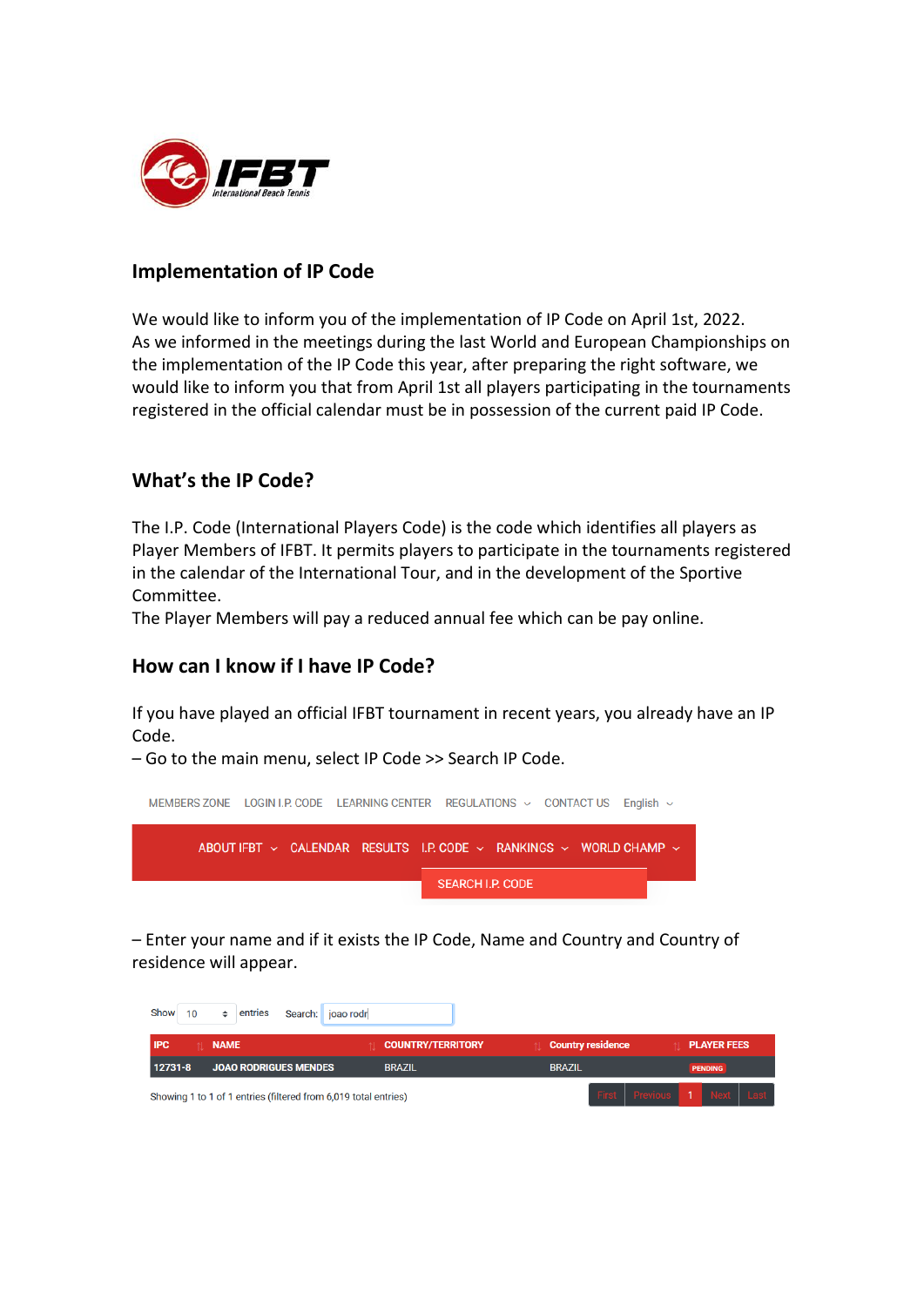### **How can I pay my current IP Code?**

You can enter through the link in the top menu Login IP Code, and choose which of the three options is yours

- 1- Players who have an IP Code and have an account
- 2- Players who have an IP Code and do not have an account
- 3- Players participating for the first time in an IFBT sanctioned tournament



#### **1- Players who have an IP Code and have an account**

Player must enter introducing the username (email) and password

| ٠.        | username                                           |
|-----------|----------------------------------------------------|
| $\bullet$ | password                                           |
|           | Remember me                                        |
|           | Ow <sub>Sign in</sub>                              |
|           | Forgot Password?                                   |
|           | Forgot user?                                       |
|           | Not a registered player? Welcome - Sign up<br>now! |
|           |                                                    |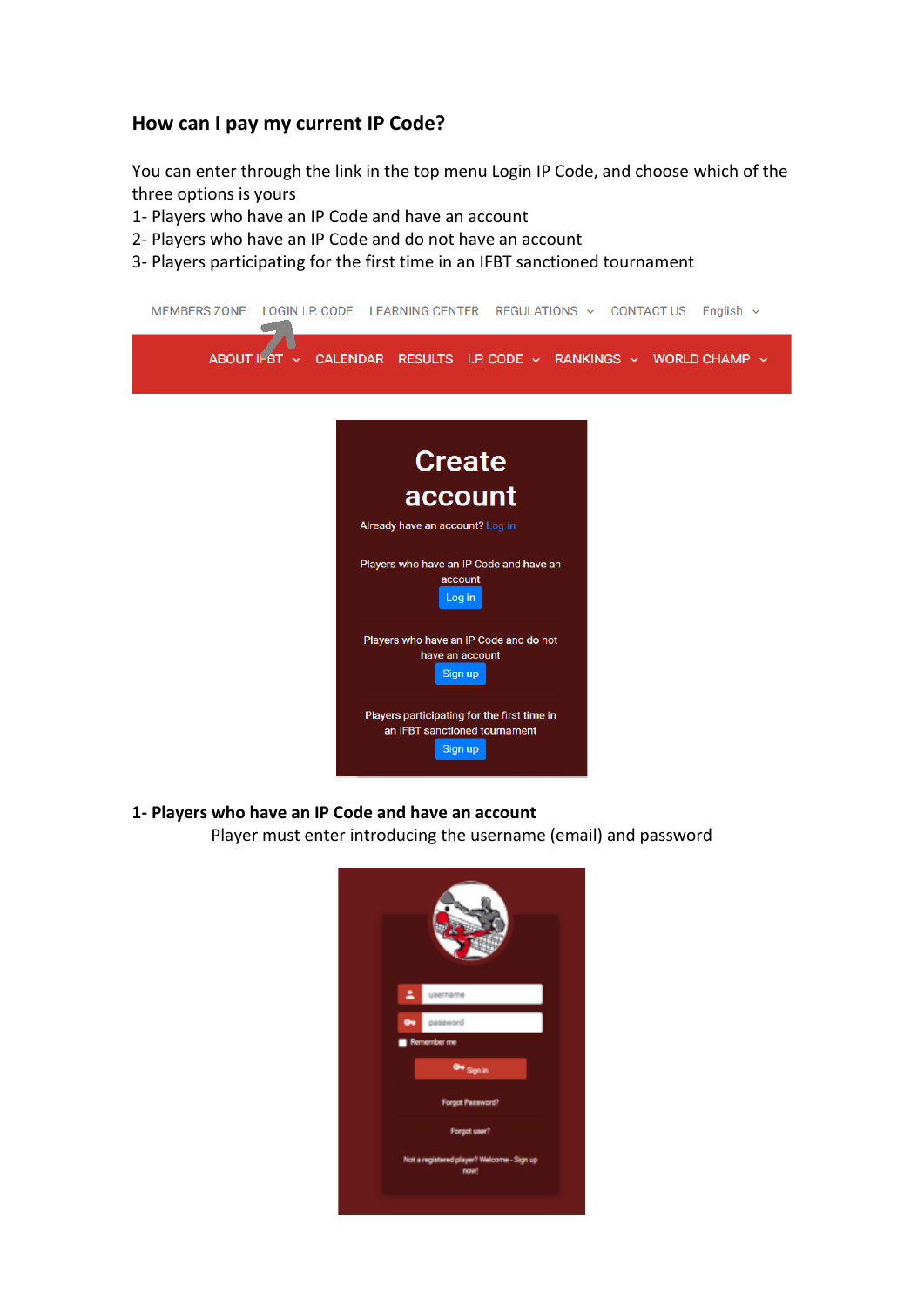#### **2- Players who have an IP Code and do not have an account**

Enter your ipcode, and appear the main information, add Country residence, email and password





- Player will receive an email and it is necessary to confirm by clicking the link included.

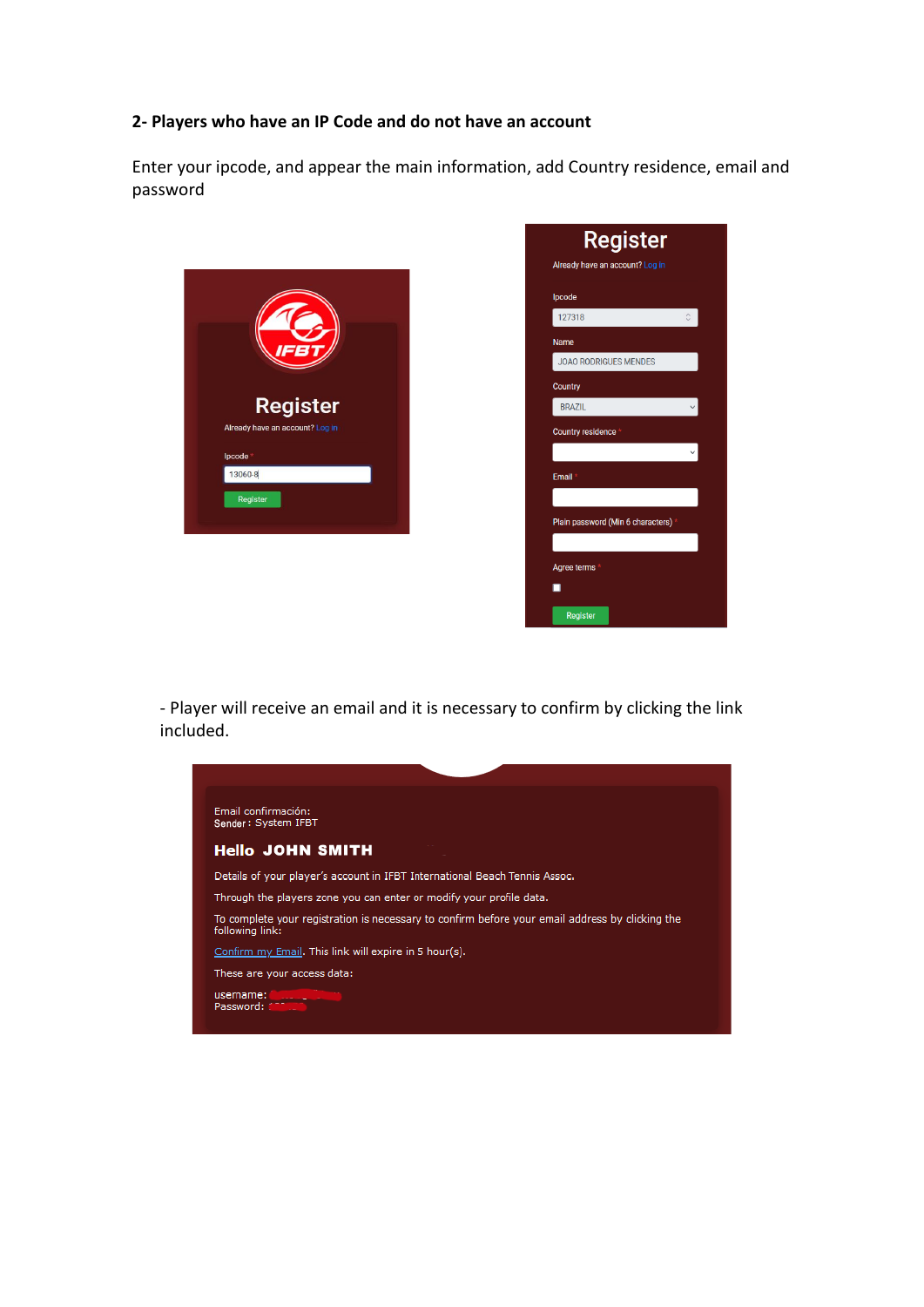- **3- Players participating for the first time in an IFBT sanctioned tournament**
- All data are required

| <b>Register</b>                   |  |
|-----------------------------------|--|
| Already have an account? Log in   |  |
| Name <sup>®</sup>                 |  |
|                                   |  |
| Country                           |  |
| <b>AFGHANISTAN</b>                |  |
| <b>Country residence</b>          |  |
| <b>AFGHANISTAN</b>                |  |
| Email                             |  |
|                                   |  |
| Plain password (Min 6 characters) |  |
|                                   |  |
| Agree terms                       |  |
|                                   |  |
| <b>Register</b>                   |  |

- Player will receive an email and it is necessary to confirm by clicking the link included.



### **Fees of the IP Code?**

IP Code Fees are in function of the income of the player's country or residence (World Bank list of economies)

– When you press the pay button, the amount to be paid appears accordingly the player's country or residence.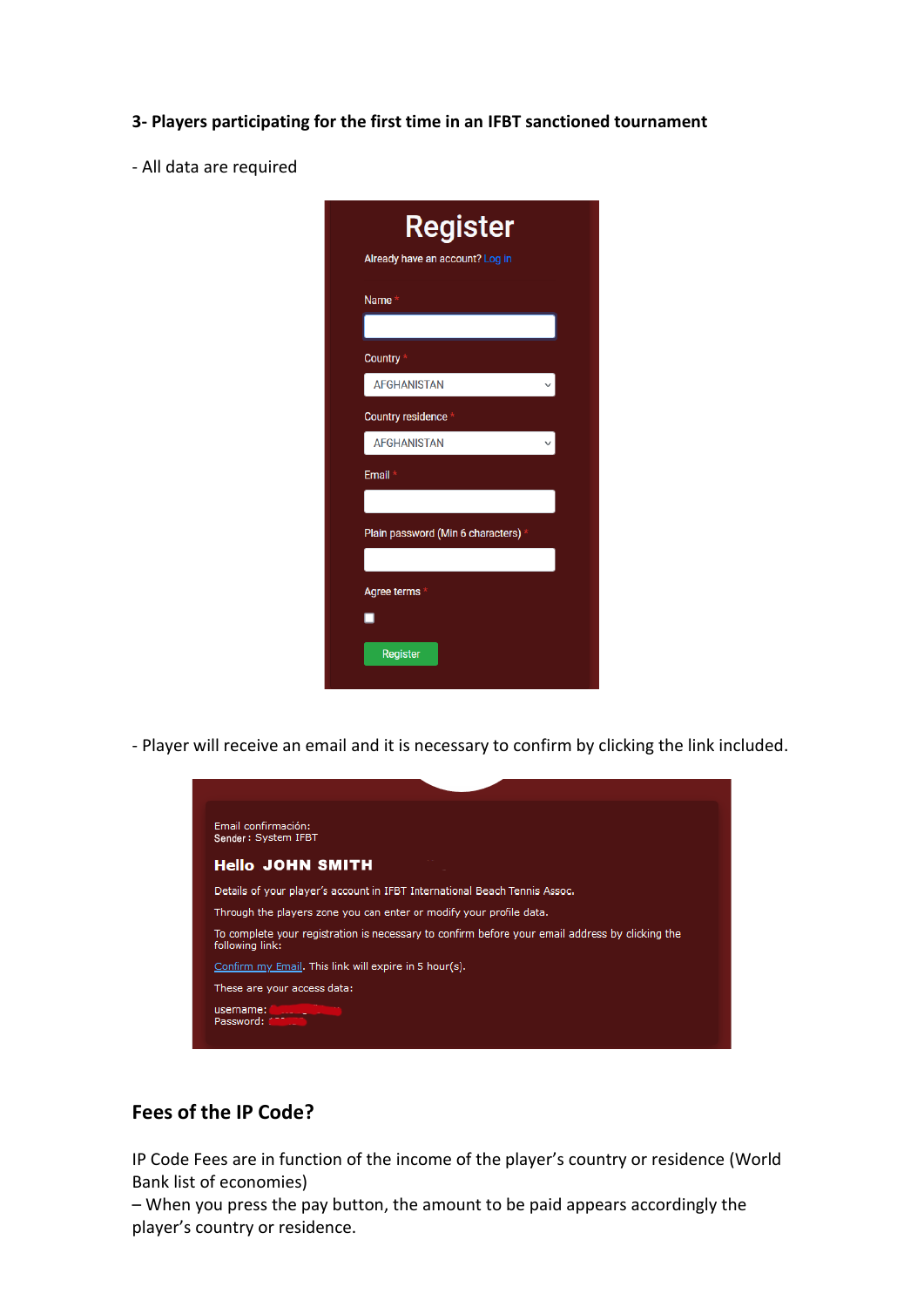| <b>HIGH INCOME</b>         | 10€ Player |
|----------------------------|------------|
| UPPER MIDDLE-INCOME        | 5€ Player  |
| LOWER MIDDLE- & LOW-INCOME | 0€ Player  |



| aj<br>а | ONIA - ESP<br><b>Annuity payment</b> |        |               |     |  |  |  |  |  |  |
|---------|--------------------------------------|--------|---------------|-----|--|--|--|--|--|--|
| n<br>S  | type                                 | value  | <b>Method</b> |     |  |  |  |  |  |  |
| τ       | annual_quota                         | €10.00 | Paypal        |     |  |  |  |  |  |  |
|         |                                      |        |               | Pay |  |  |  |  |  |  |

**You can pay through Paypal account or by Credit Card**

## **Tournament registration**

Some tournaments such as the World Cup may register from your profile. Click on the green button **Registration Tournaments**, select your tournament and enter your entries.